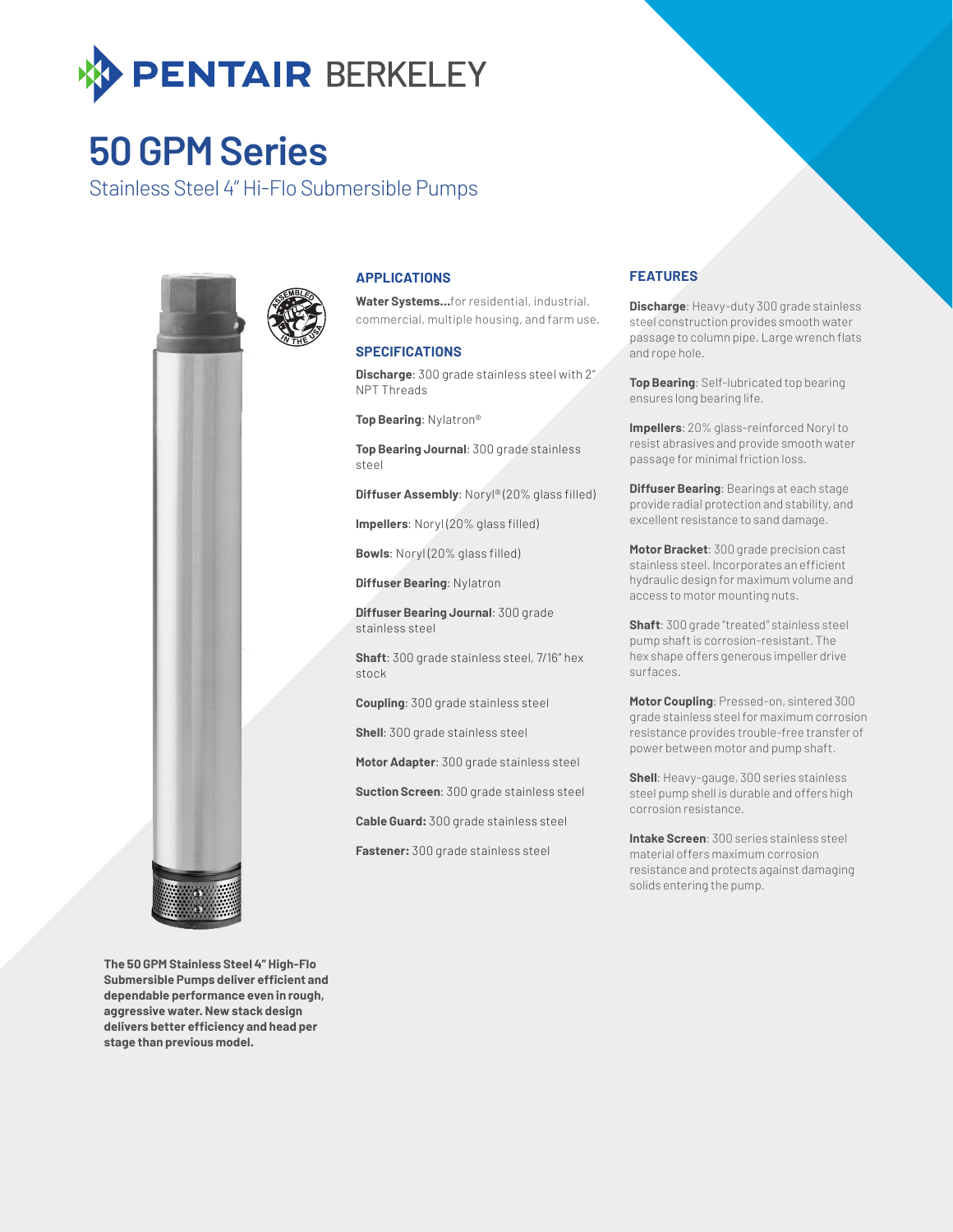

## **50 GPM Series**

Stainless Steel 4" Hi-Flo Submersible Pumps



Tested and rated in accordance with Water Systems Council Standards. Pumps installed with a Pro-Source® tank require a 100 PSI relief valve. Pumps installed with a conventional tank require a 75 PSI relief valve.Relief valve must be capable of relieving entire flow of pump at relief pressure. Check valve sold separately.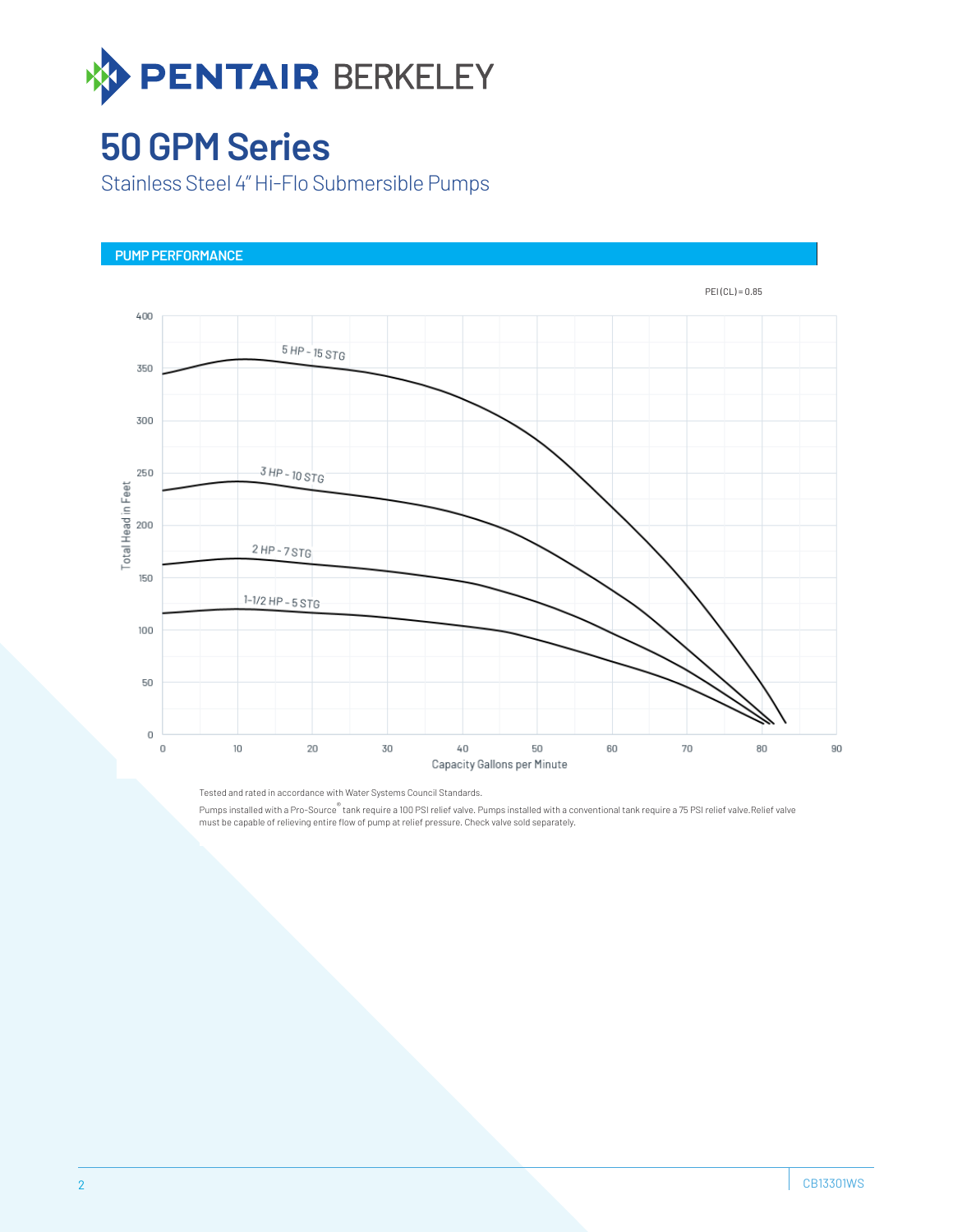

# **50 GPM Series**

Stainless Steel 4" Hi-Flo Submersible Pumps

| <b>PUMP PERFORMANCE (Capacity in gallons per minute)</b> |                |                          |                          |                          |                          |                          |                          |     |     |     |     |     |                         |     |     |     |     |             |     |
|----------------------------------------------------------|----------------|--------------------------|--------------------------|--------------------------|--------------------------|--------------------------|--------------------------|-----|-----|-----|-----|-----|-------------------------|-----|-----|-----|-----|-------------|-----|
|                                                          |                | PUMPING DEPTH IN FEET    |                          |                          |                          |                          |                          |     |     |     |     |     | SHUT-OFF<br><b>HEAD</b> |     |     |     |     |             |     |
| HP                                                       | PSI            | 20                       | 40                       | 60                       | 80                       | 100                      | 125                      | 150 | 175 | 200 | 250 | 300 | 350                     | 450 | 550 | 650 | 700 | <b>FEET</b> | PSI |
| $1 - 1/2$                                                | $\overline{0}$ | $\overline{\phantom{a}}$ | $\overline{\phantom{a}}$ | 64                       | 56                       | 43                       |                          |     |     |     |     |     |                         |     |     |     |     | 116         | 50  |
|                                                          | 20             | 62                       | 52                       | 37                       |                          |                          |                          |     |     |     |     |     |                         |     |     |     |     |             |     |
|                                                          | 30             | 50                       | 34                       |                          |                          |                          |                          |     |     |     |     |     |                         |     |     |     |     |             |     |
|                                                          | 40             | 48                       | 30                       |                          |                          |                          |                          |     |     |     |     |     |                         |     |     |     |     |             |     |
|                                                          | 50             | 25                       |                          |                          |                          |                          |                          |     |     |     |     |     |                         |     |     |     |     |             |     |
|                                                          | 60             |                          |                          |                          |                          |                          |                          |     |     |     |     |     |                         |     |     |     |     |             |     |
| $\overline{2}$                                           | $\mathbf 0$    | $\overline{\phantom{a}}$ | $\overline{\phantom{a}}$ | 65                       | 59                       | 50                       | 37                       |     |     |     |     |     |                         |     |     |     |     | 164         | 71  |
|                                                          | 20             | $\overline{\phantom{a}}$ | 64                       | 57                       | 50                       | 39                       |                          |     |     |     |     |     |                         |     |     |     |     |             |     |
|                                                          | 30             | 63                       | 56                       | 49                       | 38                       |                          |                          |     |     |     |     |     |                         |     |     |     |     |             |     |
|                                                          | 40             | 55                       | 47                       | 35                       |                          |                          |                          |     |     |     |     |     |                         |     |     |     |     |             |     |
|                                                          | 50             | 45                       | 33                       |                          |                          |                          |                          |     |     |     |     |     |                         |     |     |     |     |             |     |
|                                                          | 60             | 30                       |                          |                          |                          |                          |                          |     |     |     |     |     |                         |     |     |     |     |             |     |
|                                                          | $\overline{0}$ | $\overline{\phantom{a}}$ | $\overline{\phantom{a}}$ | $\overline{\phantom{a}}$ | $\overline{\phantom{a}}$ | 67                       | 63                       | 57  | 51  | 43  |     |     |                         |     |     |     |     | 235         | 101 |
|                                                          | 20             | $\overline{\phantom{a}}$ | $\overline{\phantom{a}}$ | 66                       | 62                       | 58                       | 52                       | 45  | 34  |     |     |     |                         |     |     |     |     |             |     |
| $\overline{3}$                                           | 30             | $\overline{\phantom{a}}$ | 66                       | 62                       | 57                       | 53                       | 45                       | 35  |     |     |     |     |                         |     |     |     |     |             |     |
|                                                          | 40             | 65                       | 61                       | 57                       | 52                       | 46                       | 36                       |     |     |     |     |     |                         |     |     |     |     |             |     |
|                                                          | 50             | 61                       | 56                       | 51                       | 45                       | 37                       |                          |     |     |     |     |     |                         |     |     |     |     |             |     |
|                                                          | 60             | 55                       | 50                       | 44                       | 35                       |                          |                          |     |     |     |     |     |                         |     |     |     |     |             |     |
| 5                                                        | 0              | $\overline{\phantom{a}}$ | $\sim$                   | $\overline{\phantom{a}}$ | $\overline{\phantom{a}}$ | $\sim$                   | $\overline{\phantom{a}}$ | 69  | 66  | 63  | 55  | 45  | 26                      |     |     |     |     | 346         | 150 |
|                                                          | 20             | $\overline{\phantom{a}}$ | $\sim$                   | $\overline{\phantom{a}}$ | $\sim$                   | $\overline{\phantom{a}}$ | 66                       | 63  | 59  | 56  | 46  | 29  |                         |     |     |     |     |             |     |
|                                                          | 30             | $\overline{\phantom{a}}$ | $\sim$                   | $\sim$                   | $\overline{\phantom{a}}$ | 67                       | 63                       | 60  | 56  | 52  | 40  |     |                         |     |     |     |     |             |     |
|                                                          | 40             | $\overline{\phantom{a}}$ | $\sim$                   | $\overline{\phantom{a}}$ | 66                       | 64                       | 60                       | 56  | 52  | 47  | 31  |     |                         |     |     |     |     |             |     |
|                                                          | 50             | $\overline{\phantom{a}}$ | $\overline{\phantom{a}}$ | 66                       | 63                       | 61                       | 57                       | 52  | 47  | 41  |     |     |                         |     |     |     |     |             |     |
|                                                          | 60             | $\overline{\phantom{a}}$ | 66                       | 63                       | 60                       | 57                       | 53                       | 48  | 42  | 33  |     |     |                         |     |     |     |     |             |     |

CAUTION: DO NOT use pump at flow rates indicated by the symbol '-'.To do so can cause premature failure of unit. Pump warranty void when failure occurs under these conditions.